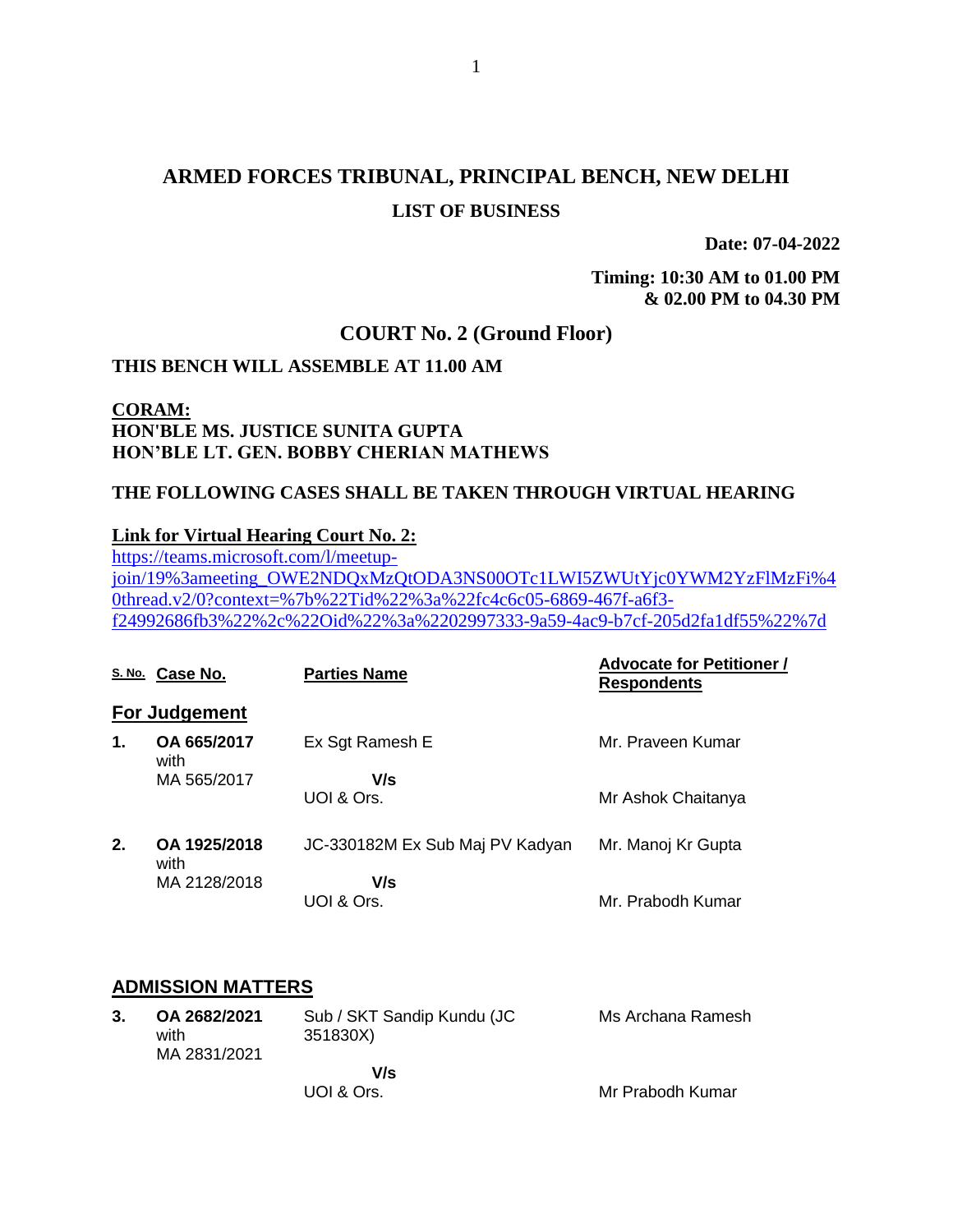## **MA (EXECUTION)**

| 4.  | MA 1057/2020<br>& MA 2601/2021     | Sgt Adapa Veerabhadra Rao (Retd)<br>(No 623491)                     | Mr Manoj Kr Gupta                                       |
|-----|------------------------------------|---------------------------------------------------------------------|---------------------------------------------------------|
|     | in.<br>OA 227/2020                 | V/s<br>UOI & Ors.                                                   | Mr. Harish V Shankar for R 1-2 &<br>4, None for R-3 & 5 |
| 5.  | MA 1096/2020<br>in                 | Ex Sep Badri Lal Gujar (No. 2667442)                                | Mr. S M Dalal                                           |
|     | OA 765/2016                        | V/s<br>UOI & Ors                                                    | Mr Y P Singh                                            |
| 6.  | MA 1390/2020<br>in.                | Ex Sep Naginder Singh (3407399)                                     | Mr. Naresh Ghai                                         |
|     | OA 956/2016                        | V/s<br>UOI & Ors.                                                   | Mr. Avdhesh Kumar Singh                                 |
| 7.  | MA 177/2021<br>ın<br>OA 639/2015   | Ex Sepoy Raju Popat Bhai (13964749<br>F)                            | Mr Ajeet Yadav                                          |
|     |                                    | V/s<br>UOI & Ors                                                    | Mr. Avdhesh Kumar Singh                                 |
| 8.  | MA 2269/2021<br>ın<br>OA 773/2021  | Ex Nk (DSC) Ram Naresh Rajak<br>(4252603 N)                         | Mr Ved Prakash & Devendra<br>Kumar                      |
|     |                                    | V/s<br>UOI & Ors                                                    | Ms Suman Chauhan                                        |
| 9.  | MA 2951/2021<br>in<br>OA 1347/2021 | Ex Nk (DSC) Shesh Narain (14225618- Mr Ved Prakash & Devendra<br>K) | Kumar                                                   |
|     |                                    | V/s<br>UOI & Ors                                                    | Ms. Suman Chauhan                                       |
| 10. | MA 2952/2021<br>ın<br>OA 1236/2021 | Ex Nk (DSC) Harwinder Singh<br>(2474536 L)                          | Mr Ved Prakash & Mr Devendra<br>Kumar                   |
|     |                                    | V/s<br>UOI & Ors                                                    | Mr. S D Windlesh                                        |
| 11. | MA 287/2022<br>ın                  | Ex JWO Kuldip Rai (605981 F)                                        | Mr Ajit Kakkar & Associates                             |
|     | OA 91/2021                         | V/s<br>UOI & Ors                                                    | Mr. S D Windlesh                                        |
| 12. | MA 816/2022<br>in<br>MA 2761/2021  | CPO (Seaman) Shivaji Singh Yadav<br>(No 106517) (Retd)              | Mr Manoj Kumar Gupta                                    |
|     | in.<br>OA 1346/2020                | V/s<br>UOI & Ors                                                    | Mr. Rajeev Kumar                                        |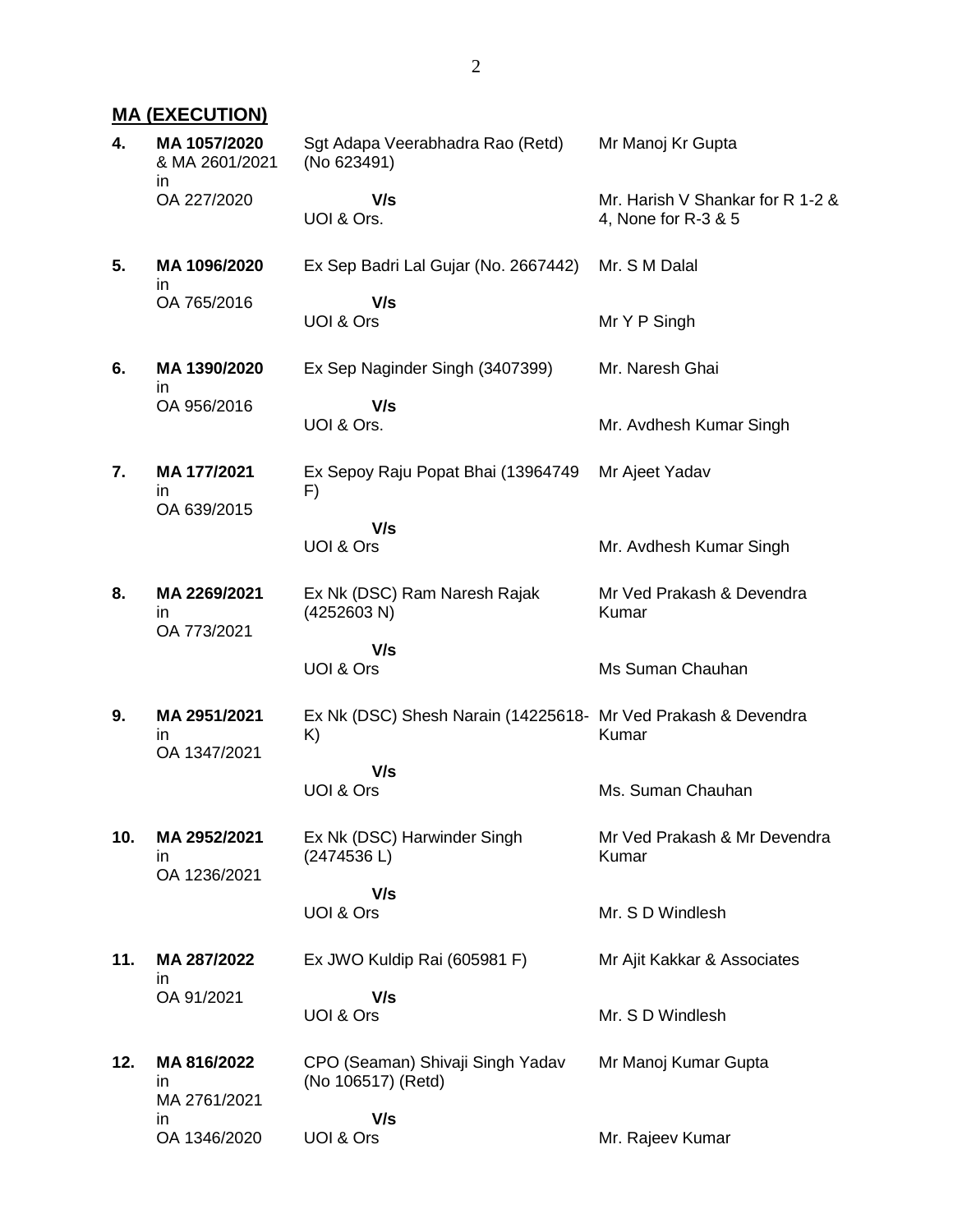**13. MA 834/2022** in MA 1742/2020 in OA 1169/2020 Sgt Awdhesh Prasad Singh(Retd) (No Mr Manoj Kumar Gupta 666052)  **V/s** UOI & Ors Mr. Avdhesh Kumar Singh

#### **MA (OTHERS)**

| 14. | MA 2004/2020<br>& MA 2005/2020 | UOI & Ors.    | Mr. Avdhesh Kumar Singh |
|-----|--------------------------------|---------------|-------------------------|
|     |                                | V/s           |                         |
|     | OA 1101/2015                   | Maj A B Gupta | Mr. Manoj Kumar Gupta   |

Gp Capt Karan Singh Bhati Sr

Mr Ved Prakash & Mr Devendra

Dr Vijendra Singh Mahndiyan

Mr. Ashok Chhabra

Mr S S Pandey

Mr Prabodh Kumar

Applicant-in-Person

Mr. Harish V Shankar

CGSC

Kumar

- **15. MA 2180/2021** in OA 661/2017 (IC-35652 X) Maj Subhash Sharma (Applicant No 23)  **V/s** UOI & Ors Mr Anil Srivastava & Associates Ms. Barkha Babbar
- **16. MA 2357/2021** in MA 1922/2021 in OA 1042/2016 UOI & Ors Maj KJ Singh (Retd)
- **17. MA 2869/2021** in OA 932/2016 Ex Rect Chandra Mohan  **V/s**

UOI & Ors

 **V/s**

- **18. MA 854/2022** in OA 848/2015 Ex Sep Jeet Singh (3195715)  **V/s** UOI & Ors
- **19. MA 857/2022** & MA 858/2022 in OA 613/2019 Ex Sqn Ldr Vijay Prakash  **V/s** UOI & Ors

#### **PART HEARD**

| 20. | OA 1135/2019<br>with | Brig S K Gupta (Retd) (MR 04965 P) | Mr Ajit Kakkar & Associates            |
|-----|----------------------|------------------------------------|----------------------------------------|
|     | MA 2049/2021         | V/s                                |                                        |
|     |                      | UOI & Ors.                         | Gp Capt Karan Singh Bhati, Sr.<br>CGSC |

### **Pleadings Not Complete**

| 21. OA 1691/2017<br>with | Ex Rfn Jasvant Singh | Mr. T Prashad |
|--------------------------|----------------------|---------------|
| MA 635/2022              | V/s                  |               |
|                          | UOI & Ors.           | Mr Y P Singh  |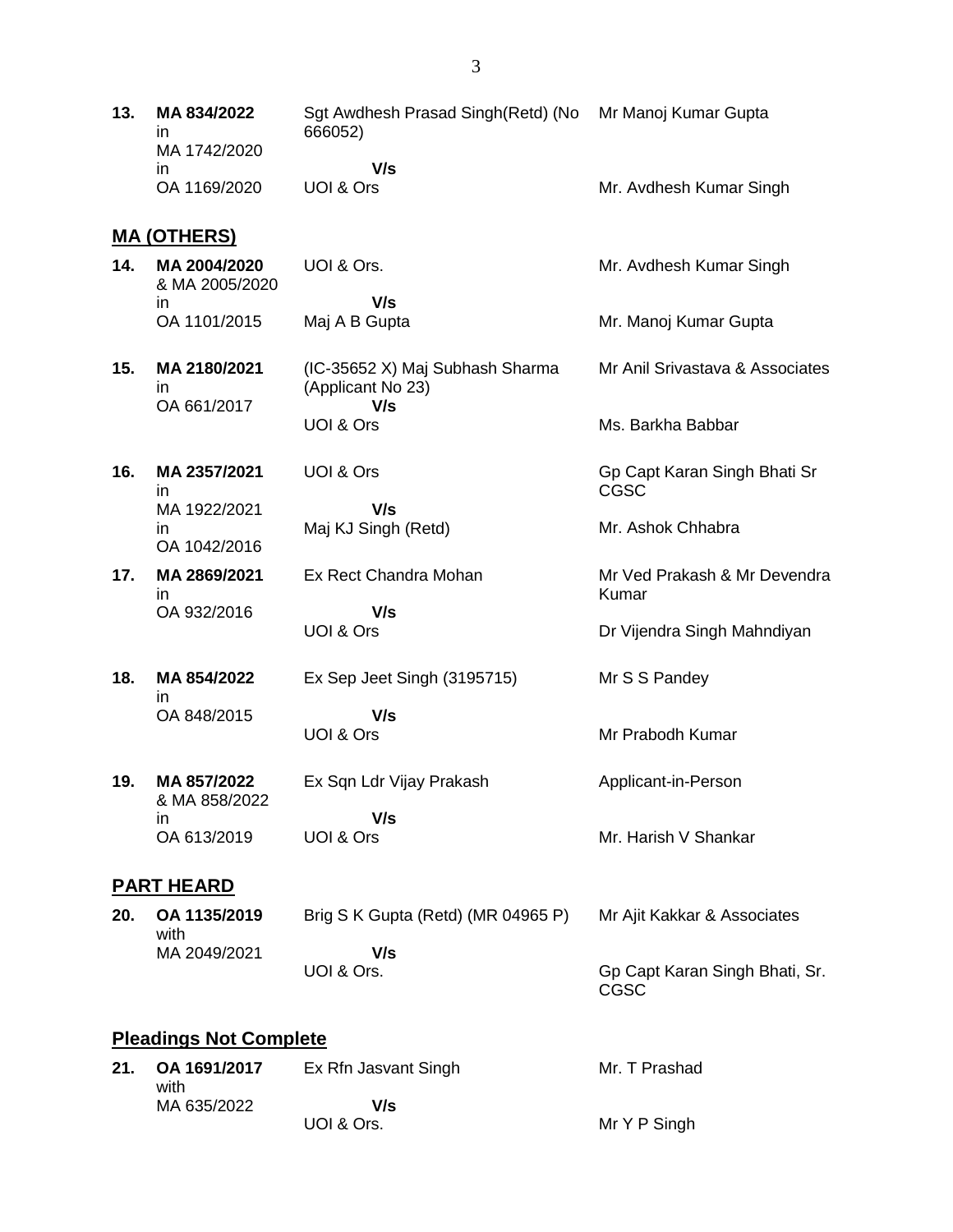## **FOR FINAL HEARING**

| 22. OA 1460/2017 | Anuradha D/o Late Shri Charan Singh Mr. U Srivastava |  |
|------------------|------------------------------------------------------|--|
|                  | (Ex NC No. 810111)                                   |  |

 **V/s** UOI & Ors.

Mr Ashok Chaitanya & Mr. Krishna Kumar Prasad for R-5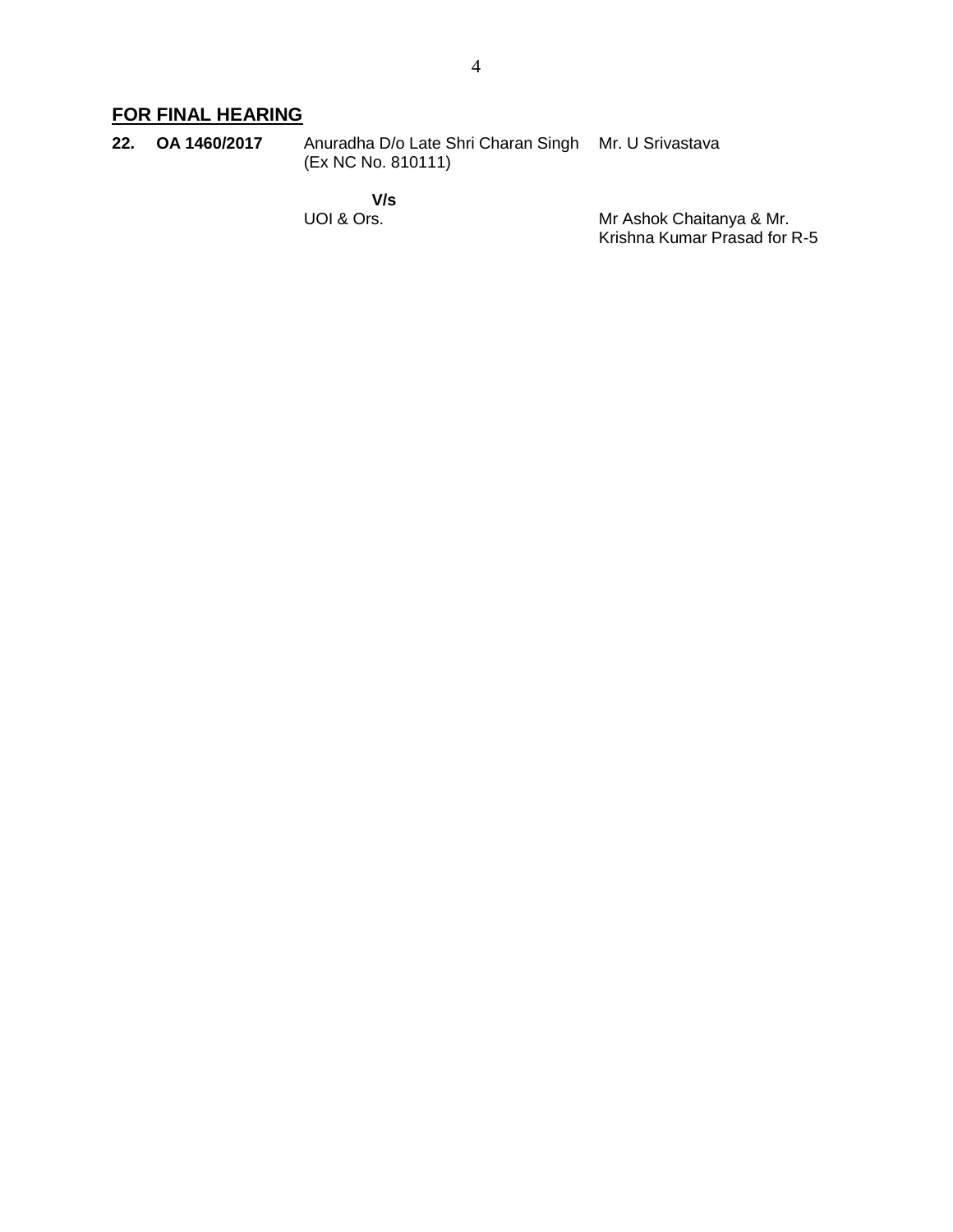# **ARMED FORCES TRIBUNAL, PRINCIPAL BENCH, NEW DELHI LIST OF BUSINESS**

**Date: 07-04-2022**

**Timing: 10:30 AM to 01.00 PM & 02.00 PM to 04.30 PM**

## **COURT No. 3 (First Floor)**

### **THIS BENCH WILL NOT ASSEMBLE**

## **CORAM: HON'BLE JUDICIAL MEMBER NOT AVAILABLE HON'BLE LT. GEN. P.M. HARIZ**

|    | S. No. Case No.                            | <b>Parties Name</b>                                  | <b>Advocate for Petitioner /</b><br><b>Respondents</b>                    |
|----|--------------------------------------------|------------------------------------------------------|---------------------------------------------------------------------------|
|    | <b>ADMISSION MATTERS</b>                   |                                                      |                                                                           |
| 1. | OA 489/2022<br>(OA 39/2020 RB,<br>Kolkata) | (JC 388546 Y) Nb Subedar Md.<br>Shahbaz Ahmed<br>V/s | Mr Priyanshu Upadhyay & Mr<br>Viraat Tripathi                             |
|    |                                            | UOI & Ors.                                           | None                                                                      |
| 2. | OA 640/2022<br>with<br>MA 812/2022         | Jwo Nand Kishor Dubey (Retd)<br>$(684715-H)$         | Mr Ramniwas Bansal                                                        |
|    |                                            | V/s                                                  |                                                                           |
|    |                                            | UOI & Ors.                                           | None                                                                      |
| 3. | OA 645/2022<br>with<br>MA 831/2022         | (IC 54055X) Maj Saurabh Srivastava<br>(Retd)         | Mr Amit Kumar, Sunil J<br>Mathews, Manik Taneja & Ms<br><b>Achal Jain</b> |
|    |                                            | V/s<br>UOI & Ors.                                    | None                                                                      |
| 4. | OA 646/2022                                | Ex Nk (DSC) Rameshwar Dayal<br>(14913238-L)          | Mr Ajeet Yadav & Banvendra<br>Singh Gandhar                               |
|    |                                            | V/s                                                  |                                                                           |
|    |                                            | UOI & Ors.                                           | None                                                                      |
| 5. | OA 647/2022<br>with<br>MA 833/2022         | Nk DSC Puran Chandra (Retd)<br>(4178191 A)           | Mr U S Maurya                                                             |
|    |                                            | V/s                                                  |                                                                           |
|    |                                            | UOI & Ors.                                           | None                                                                      |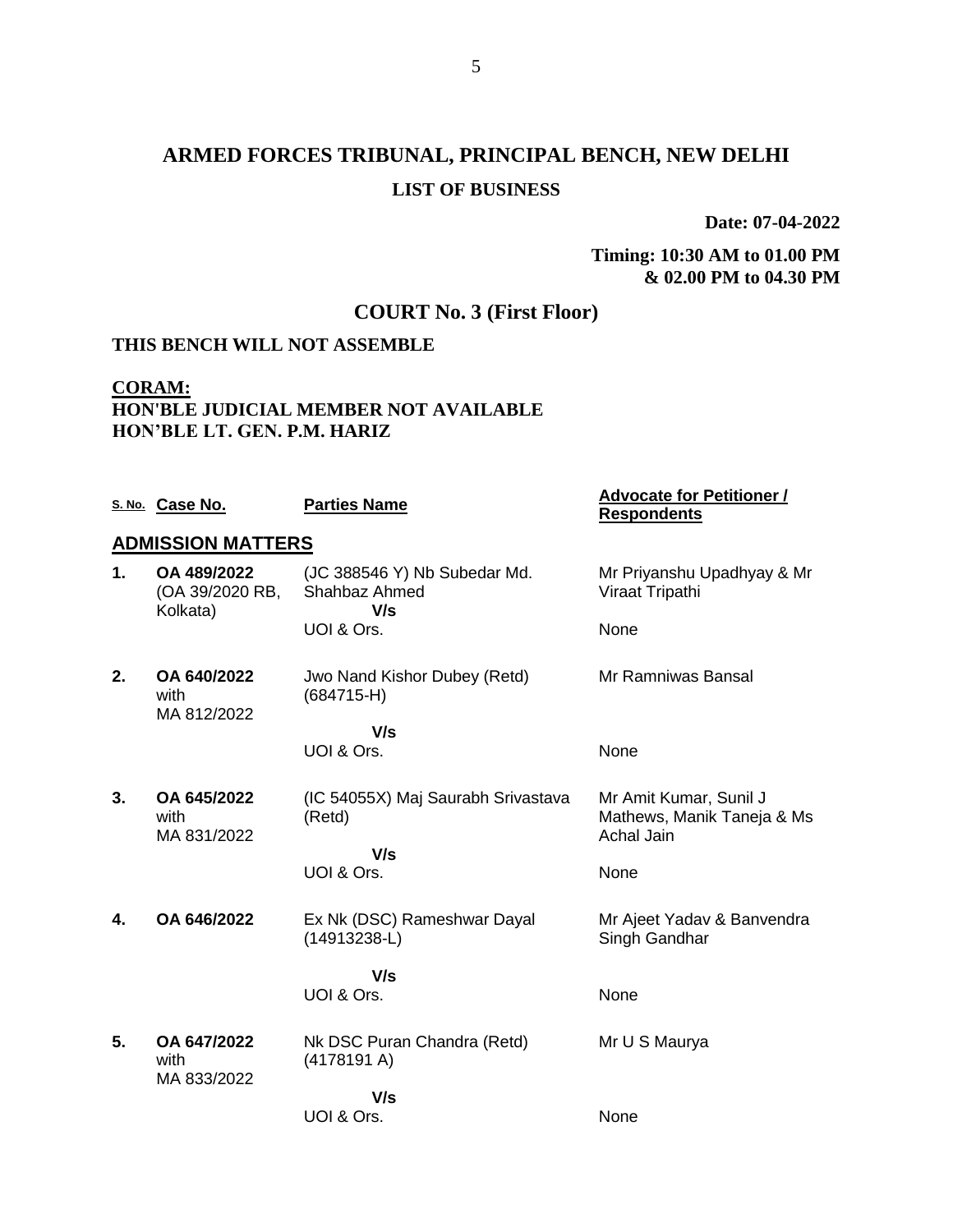**6. OA 648/2022** with MA 835/2022 Ex-S/Man Naresh Kumar (14263373- H)  **V/s** UOI & Ors. Mr A K Trivedi & Mr Yogesh Sharma None **7. OA 649/2022** with MA 836/2022 (716886) JWO Birendra Prasad (Retd) Mr Manoj Kr Gupta  **V/s** UOI & Ors. None **8. OA 656/2022** Ex SM JWO Vivek Kumar (792535)  **V/s** UOI & Ors. Ms Riti Sarkar & Mr Arvind Kumar None **9. OA 657/2022** with MA 847/2022 Ex JWO Felixdhas Jobidhas (684762- H)  **V/s** UOI & Ors. Mr Ajit Kakkar & Associates None **10. OA 658/2022** Ex LNk/DSC Bhanwar Singh (2676031-X)  **V/s** UOI & Ors. Mr J P Sharma & Associates None **11. OA 659/2022** Ex NK /DSC Bharat Lal (No 13615355A)  **V/s** UOI & Ors. Mr J P Sharma & Associates None **12. OA 664/2022** with MA 848/2022 Ex AC/UT Sachin Kumar Tiwari (7020556-K)  **V/s** UOI & Ors. Mr Ajit Kakkar & Associates None **13. OA 667/2022** with MA 851/2022 Ex Hav Kanhai Singh (7772408-H)  **V/s** UOI & Ors. Mr J P Sharma & Associates None **14. OA 669/2022** Ex Hav Mukesh Kumar (6938854-L)  **V/s** UOI & Ors. Mr Manoj Kumar Chaudhary None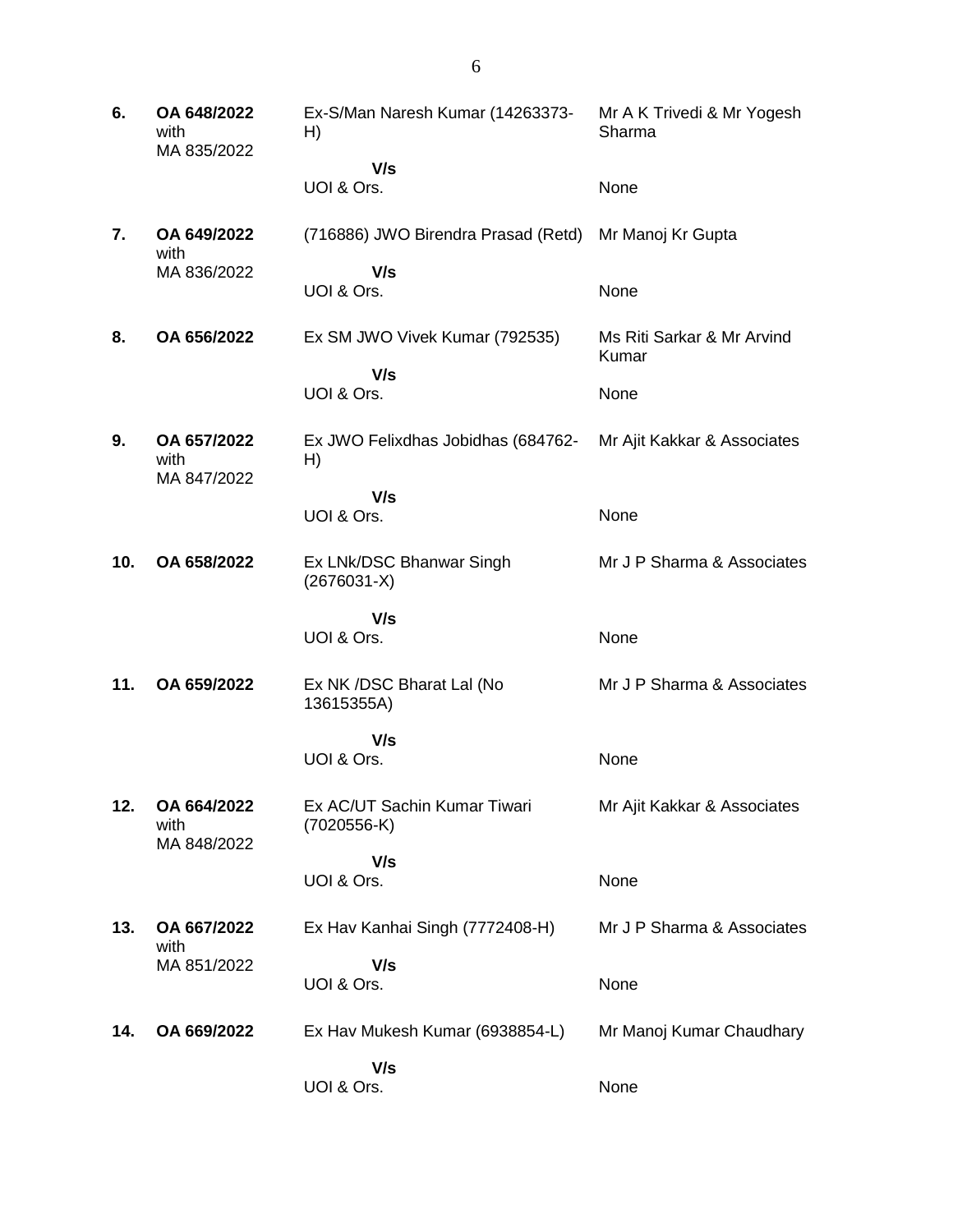**15. OA 670/2022** with MA 852/2022 Ex JWO Chinnaraju M (682454-G)  **V/s** UOI & Ors. Mr Ajit Kakkar & Associates None **16. OA 671/2022** with MA 864/2022 & 865/2022 Ex Hav Sawai Singh Shekhawat (14569832 L) & Ors.  **V/s** UOI & Ors. Mr Virender Singh Kadian None **17. OA 673/2022** with MA 869/2022 Ex GDSM (CLK) Hardev Singh (No 6648367)  **V/s** UOI & Ors. Mr Manoj Kr Gupta None **18. OA 674/2022** with MA 870/2022 (765103 A) Sgt Ashok Kumar Verma (Retd)  **V/s** UOI & Ors. Mr Ramniwas Bansal None **19. OA 675/2022** (677390 L) WO Bijan Kumar Ghosh (Retd)  **V/s** UOI & Ors. Mr Raj Kumar None **20. OA 676/2022** with MA 871/2022 Ex Rect Khangar Singh (6921802)  **V/s** UOI & Ors. Mr Rakesh Kumar Yadav None **Pleadings Not Complete 21. OA 48/2022** with MA 57/2022 & 868/2022 6497818 Sep Jadeja Dharmendra Sinh Mr Manoj Kr Gupta Vanrajsinh (Retd)  **V/s** UOI & Ors. Ms Jyotsna Kaushik **22. OA 313/2022** with MA 415/2022 & 416/2022 Cdr Gaurav Mehra (41938-N) (Retd) & Mr S S Pandey & Associates Ors.  **V/s** UOI & Ors. None **23. OA 361/2022** with MA 446/2022 & 447/2022 IC 57026N Lt Col Udit Joshi (Retd) & Ors.  **V/s** UOI & Ors. Mr S S Pandey & Associates None